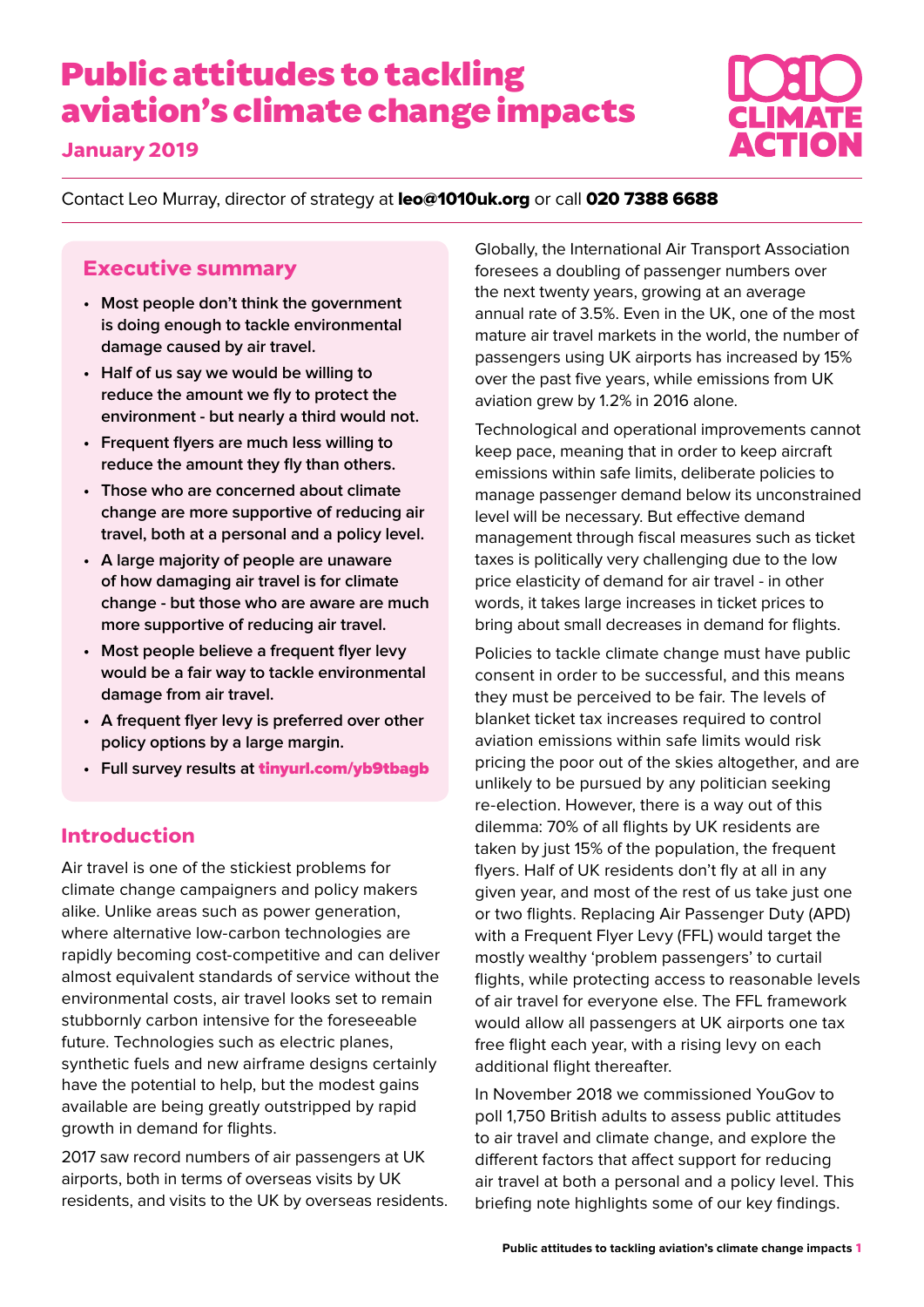## **People want the government to do more about aviation emissions**



**the environmental damage caused by air travel?**

We found that when asked if the government is doing enough to tackle the environmental damage from air travel, more people say they don't know than say the government is doing enough. The most popular response to this question was that the government should do more.

## **People are prepared to fly less themselves to protect the environment**

Around half of respondents say they would be willing to reduce the amount they fly in order to protect the environment, against around 30% who would be unwilling to do so. The corresponding figures amongst those who say who say they are concerned about climate change are 61% willing / 24% unwilling - but this changes to 69%/21% if a modifier is added: "if you knew other people were also reducing the amount they fly". This implies that the more concerned the general population is about climate change, the more willing they may be to accept policies to curtail demand.

However, the group most willing to reduce the amount they fly are those who report taking no flights in the past year, while those who report having taken seven or more flights are the least willing, even in the context in which they know others are reducing flying (36% willing / 59% unwilling).

# **Most people don't realise how environmentally damaging air travel is**

The polling identified a striking, widespread lack of awareness about the level of damage air travel inflicts on the climate. When asked to select one or two actions from a list that would have the biggest impact on reducing an individual's carbon footprint, only 15% correctly identified taking one fewer transatlantic flight, whereas 37% correctly identified 'going car free' as effective. Tellingly, the most frequent flyers - those taking seven or more flights each year - ranked 'upgrade to energy efficient light bulbs' above reducing air travel. But a 2017 meta-study of the relative effectiveness of different personal actions to reduce carbon footprints found that taking one fewer transatlantic flight can reduce emissions by over eight times as much as changing light bulbs. $<sup>1</sup>$ </sup>

Our survey found that support for policies to tackle the climate change impacts of air travel was much higher amongst people who were aware of



**Fig.2 Which changes would make the biggest impact on reducing someone's carbon footprint in a year? (Participants asked to choose up to two options**